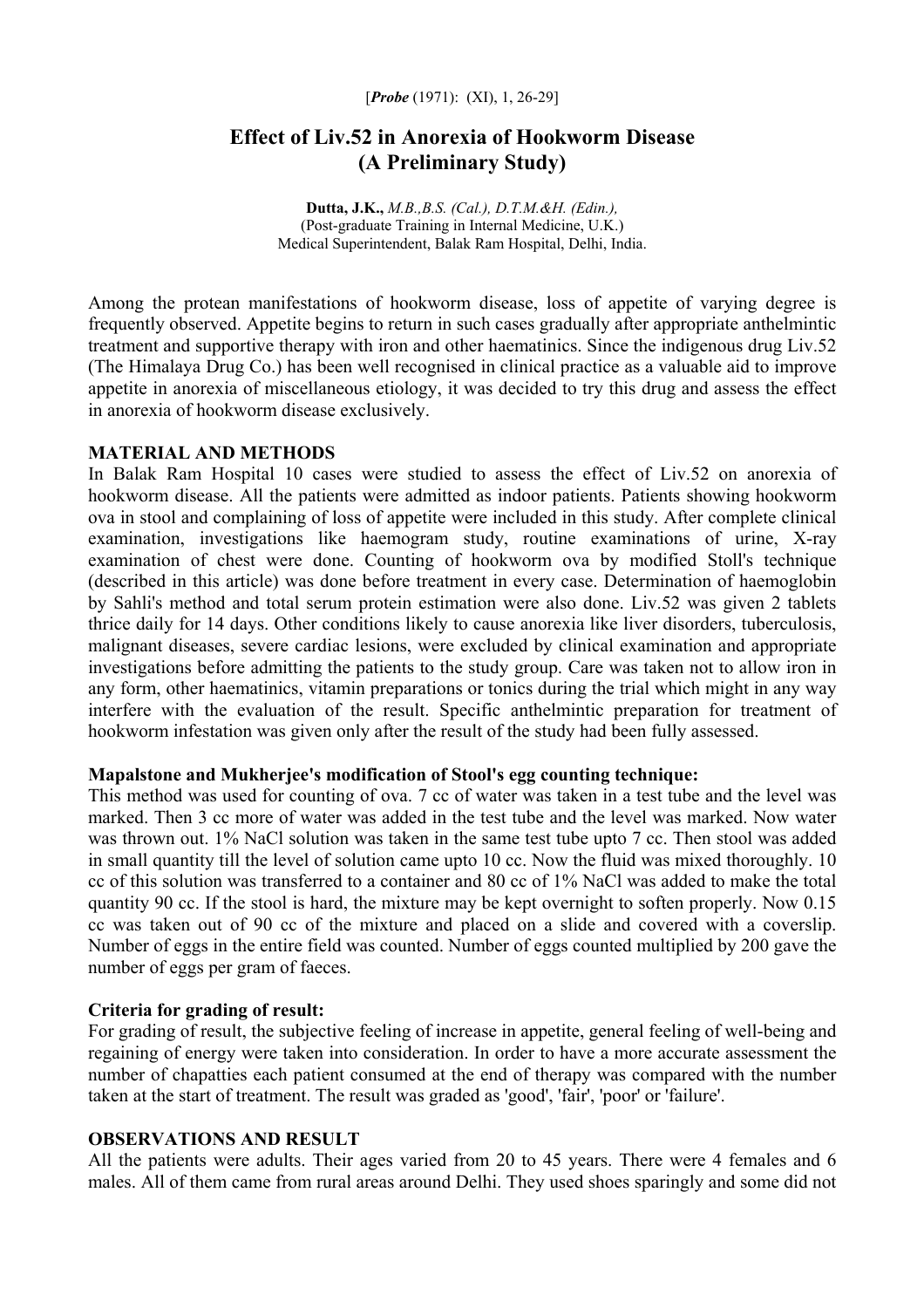use them at all. Open fields were used for purposes of defaecation. Most of the patients were farmers and labourers.

The symptomatology included pain in abdomen, diarrhoea or constipation, palpitation, dyspnoea on exertion, lack of energy for usual fieldwork. Loss of appetite was complained by all patients. In order to assess the degree of severity of anorexia, questioning of patients was made to elicit the number of chapatties the patients used to take in normal health and the number of chapatties being consumed since the present illness. No patient admitted suffering from geophagia. Puffiness of the face was seen in three cases. Haemic murmur was audible in seven cases.

| <b>Table 1:</b> Showing the severity of anorexia in the group |        |            |  |  |  |
|---------------------------------------------------------------|--------|------------|--|--|--|
| Degree of<br>anorexia                                         | Number | Percentage |  |  |  |
| Severe                                                        |        | 30%        |  |  |  |
| Moderate                                                      |        | 70%        |  |  |  |

| Table 2: Showing inter-relationship between ova load, |             |          |           |  |  |  |  |
|-------------------------------------------------------|-------------|----------|-----------|--|--|--|--|
| anaemia and severity of anorexia                      |             |          |           |  |  |  |  |
| Case No.                                              | Ova count/g | Hb g/    | Degree of |  |  |  |  |
|                                                       | of faeces   | $100$ ml | anorexia  |  |  |  |  |
|                                                       | 5400        | 4.5      | Moderate  |  |  |  |  |
| $\mathfrak{D}$                                        |             | 5.5      | Severe    |  |  |  |  |
| 3                                                     |             | 8.5      | Moderate  |  |  |  |  |
| 4                                                     | 10,000      | 2.5      | Severe    |  |  |  |  |
| 5                                                     | 800         | 8.75     | Moderate  |  |  |  |  |
| 6                                                     |             | 7.0      | Moderate  |  |  |  |  |
|                                                       | 1200        | 3.5      | Moderate  |  |  |  |  |
| 8                                                     | 600         | 3.5      | Moderate  |  |  |  |  |
| 9                                                     | 1500        | 4.5      | Severe    |  |  |  |  |
| 10                                                    | 400         | 3.0      | Moderate  |  |  |  |  |

| <b>Table 3:</b> Showing the result of therapy |        |            |  |  |  |
|-----------------------------------------------|--------|------------|--|--|--|
| Grading of<br>result                          | Number | Percentage |  |  |  |
| Good                                          |        | 60%        |  |  |  |
| Fair                                          |        | 20%        |  |  |  |
| Poor or Failure                               |        | 20%        |  |  |  |

| Table 4: Showing inter-relationship between ova load, anaemia, degree of anorexia and result of therapy |                      |               |                    |                   |  |  |
|---------------------------------------------------------------------------------------------------------|----------------------|---------------|--------------------|-------------------|--|--|
| Case No.                                                                                                | Ova count/g of faces | $Hg-g/100$ ml | Degree of anorexia | Result of therapy |  |  |
|                                                                                                         | 5400                 | 4.5           | Moderate           | Good              |  |  |
|                                                                                                         |                      | 5.5           | Severe             | Failure           |  |  |
|                                                                                                         |                      | 8.5           | Moderate           | Fair              |  |  |
|                                                                                                         | 10,000               | 2.5           | Severe             | Good              |  |  |
|                                                                                                         | 800                  | 8.75          | Moderate           | Failure           |  |  |
|                                                                                                         |                      | 7.0           | Moderate           | Fair              |  |  |
|                                                                                                         | 1200                 | 3.5           | Moderate           | Good              |  |  |
|                                                                                                         | 600                  | 3.5           | Moderate           | Good              |  |  |
|                                                                                                         | 1500                 | 4.5           | Severe             | Good              |  |  |
| 10                                                                                                      | 400                  | 3.0           | Moderate           | Good              |  |  |

# **DISCUSSION**

To begin with, Liv.52 was given in dosage of 2 tablets, t.d.s., for one week to the first few patients but the response was not significant. So the dosage schedule was changed to 2 tablets thrice daily for 2 weeks which was followed for all the cases studied. In this group three cases suffered from severe loss of appetite while in seven cases it was of moderate degree. One patient (case No. 4) who